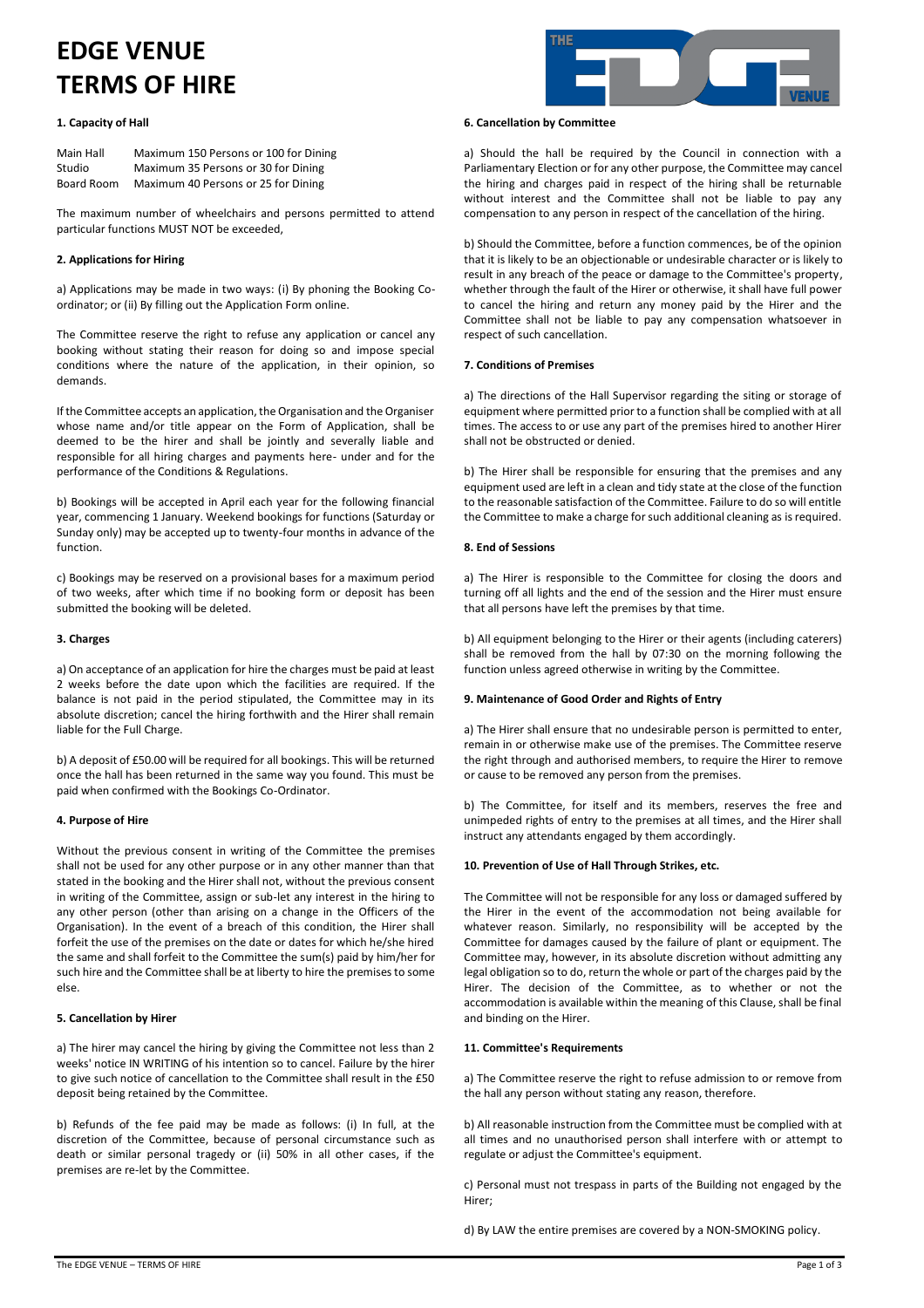# **EDGE VENUE TERMS OF HIRE**

# **12. The Hirer, Shall:**

a) Comply strictly to the conditions imposed related to any Music, Dancing, or Cinematograph Issued by the Authorities. Certain or the Regulations referred to are set below.

b) The Licences may be inspected by the request of the Hall Supervisor;

c) Ensure that no intoxicating Liquors shall be brought into the hall without the previous consent in writing of the Committee;

d) Not permit any form or dance or performance which may cause damage to the floor;

e) Be allowed prior to the function for which the hall or room have been hired, to exhibit one advertisement poster on the notice board inside the hall;

f) The organiser's name must be clearly displayed an all posters and publicity matter advertising functions at the hall;

g) Not display advertisements of the function anywhere outside the Hall unless the consent of the relevant landowners and necessary planning permission have been given in writing;

h) In accordance with the terms of the License granted to the Committee by the Performing Rights Society arrange to submit to the Committee on the day following the booking a list of the music performed or songs sung at such entertainment with names of author, composer, arranger and publisher or each composition. A 'nil' return must be submitted where music was to have been performed, but was subsequently cancelled;

i) Indemnify the Committee against claims, demands, actions or proceedings arising out of the infringement, of copyright, etc, during the period of hire of the hall;

j) Be responsible for compliance with all Health & Safety and Fire Safety regulations associated with their event, a full copy of the hall's Fire Safety Fire Risk assessment is available on request, an extract of the relevant sections is available in the hall. Please note it is a legal requirement to cooperate in managing Fire Safety.

## **13. Extracts from Music & Dancing Licenses Issued by The Council**

a) The premises shall not be used for public Music or Dancing after midnight, except with the written permission of the Committee;

b) The regulations of the Council relating to the Management of places of public entertainment shall be complied with so far as applicable on all occasions when the premises are in use under the License;

c) The safety lighting shall be kept on at all times when the public are present. Fire Fighting appliances must be kept in the approved positions.

# **14. Music, Dancing Licensing & the Use of Laser Effects Lighting**

The use of laser effect lighting and music and dancing entertainments, are the subject of the licenses under the provisions of the Local Council

## **15. Extracts from Cinematograph License by The Committee**

a) Only non-inflammable film is to be used;

b) The projector shall be in the charge of a competent person, approved by the Committee, who shall be present in the projection booth at all times during the showing of the film;

c) The safety lighting shall be kept on at all times when the public are present. Fire-fighting appliances shall be kept in the approved positions.



#### **16. Hire of Equipment**

Where equipment is made available for hire, any equipment used must be returned in the condition in which it is found INCLUDING BEING RETURNED TO ORIGINAL SETTINGS. Where any fault develops during hire, this must be reported immediately to the Hall Supervisor.

# **17. Stage Areas**

No person other than the persons taking part in a performance or employed by the Hirer shall be permitted on the Stage or in the Dressing Rooms, or Back Stage corridors.

For birthday parties, and other similar bookings, the stage is not to be used under any circumstance unless written consent is given by The Committee.

# **18. Scenery, Etc.**

All woodwork, scenery, wings, draperies, floral decorations, curtains or any other properties that are provided by the Hirer and used in connection with any bookings must be rendered non- inflammable.

## **19. Dinners, Dinner Dances, Weddings, Parties, Etc.**

No dancing will be permitted during the meal. In all cases the Hirer must agree the table layout with the Hall Supervisor at least 48 hours before the event and all dismantling and alterations of the table layout after the meal must be carried out with the approval and under the supervision of the Hall Supervisor.

# **20. Intoxicating Liquor**

In connection with dinner and functions at which intoxicating liquor is required for sale, the Hirer MUST FIRST APPLY TO THE COMMITTEE FOR PERMISSION. The Hirer is responsible to ensure that a Personal License Holder is present at all times that alcoholic drinks are being sold.

IT IS BY LAW THAT A PERSONAL LICENSE HOLDER MUST BE PRESENT THROUGHOUT THE FUNCTION.

## **21. Candle-Lit Functions**

Candle-lit functions will be permitted provided the number, position and type of holder and shade is approved. Hirers wishing to organise candle-lit functions must submit their proposals in writing when replying to the Bookings Co-Ordinator.

## **22. Free Admission Tickets**

All advance publicity of such functions must indicate the limit on the number of persons to be admitted.

## **23. Special Conditions**

All lettings are subject to the following conditions:

a) No additions or alterations to the hall or its equipment shall be made without the consent of the Committee. Such alterations must be approved prior to public performance and it is the Hirers responsibility to make arrangements with the Bookings Co-Ordinator for an inspection within a reasonable period;

b) Posters, banners, placards, decorations and flags are not to be affixed to fixtures or fabric so as to cause any damage and must not obstruct gangways or entrances;

c) No bolts, screws, nails or tacks shall be driven into or removed from any part of the premises, or drawing pins, Blue-Tack or Sellotape be used;

d) The use of gas-filled balloons is prohibited, except with the use of approved balloon gas;